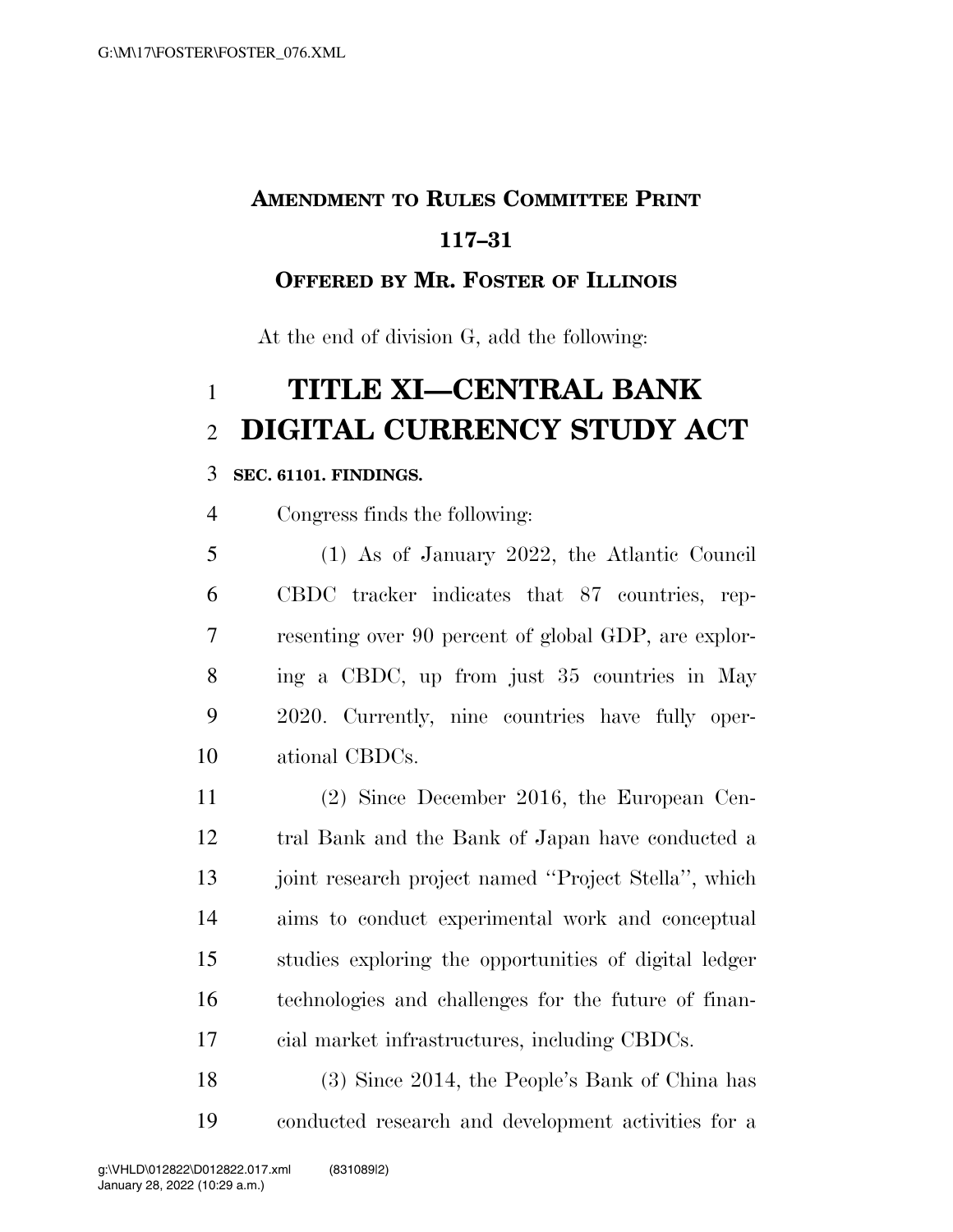- CBDC, and in October 2020, launched a digital yuan pilot program in Shenzhen.
- (4) In August 2020, the Federal Reserve Bank of Boston announced a collaboration with the Digital Currency Initiative at the Massachusetts Institute of Technology to perform technical research related to a central bank digital currency.
- (5) In January 2022, the Board of Governors of the Federal Reserve published a discussion paper exploring the benefits, risks, and policy consider- ations of a U.S. CBDC. The discussion draft solicits public comment for further evaluation.
- (6) According to data from the International Monetary Fund, as of the third quarter of 2021, the United States dollar share of global currency re- serves totaled \$7,081,390,000,000, or 55.2 percent of all allocated reserves, and the standing of the United States dollar as the world's predominant re- serve currency enables the United States to use eco-nomic sanctions as a foreign policy tool.
- (7) Although recent payments data from the Federal Reserve shows a sharp decline in the use of cash, this is largely attributable to the COVID–19 pandemic and is likely not a permanent trend. The Federal Reserve's January 2022 CBDC discussion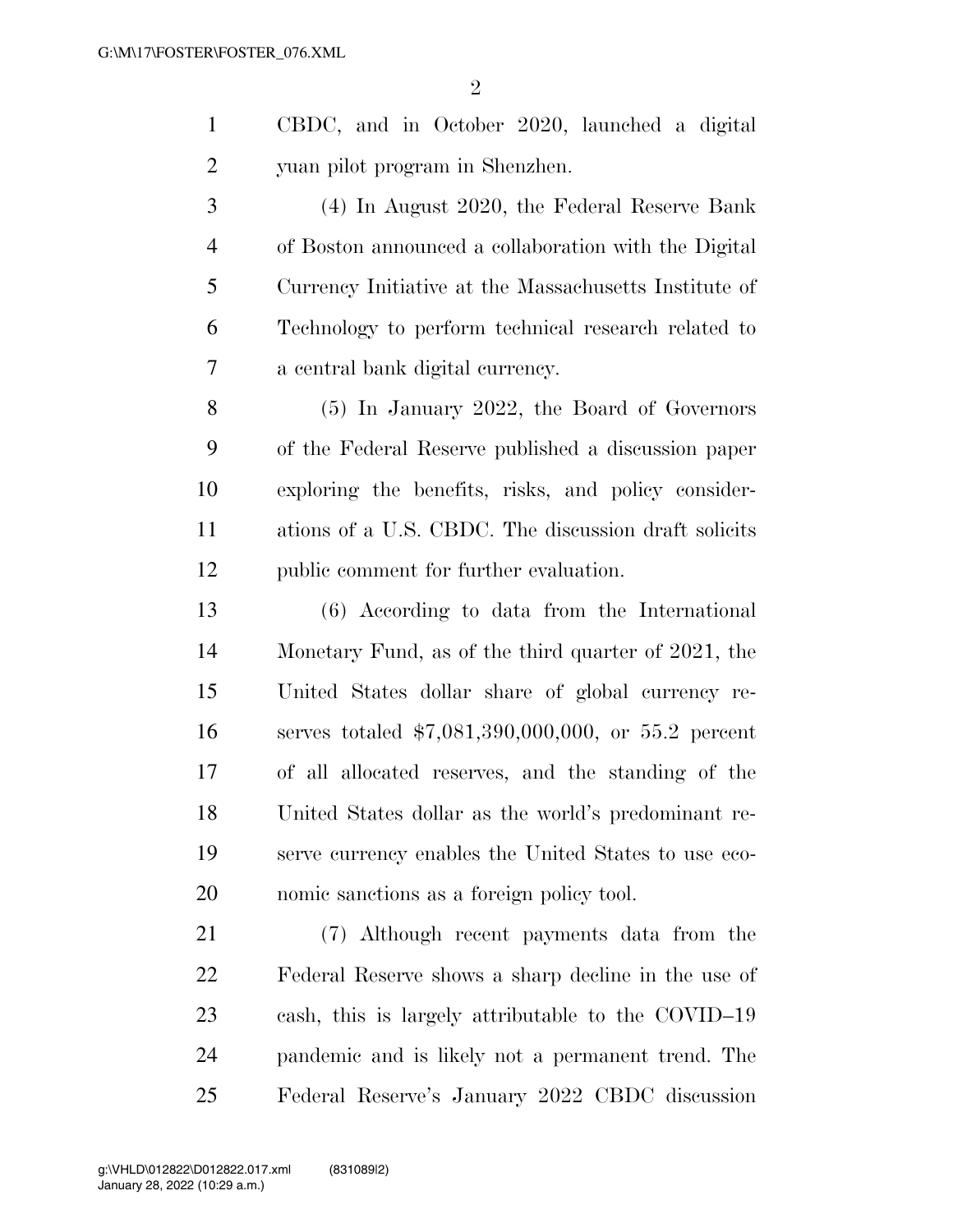paper also indicates that a CBDC would not operate to replace physical money.

 (8) The Federal Reserve System is responsible for, among other things, conducting United States monetary policy, promoting the stability of the fi- nancial system, supervising financial institutions to ensure safety and soundness, ensuring the safety and efficiency of payment systems, and issuing and circulating Federal Reserve notes.

#### **SEC. 61102. SENSE OF CONGRESS.**

11 It is the sense of Congress that—

 (1) the Board of Governors should continue to conduct research on, design, and develop, a CBDC that takes into account its impact on consumers, businesses, the United States financial system, and the United States economy, including the potential impact of a U.S. CBDC on monetary policy; and

 (2) the United States should strive to maintain its leadership in financial technology and ensure that 20 the U.S. dollar remains the predominant reserve cur-rency in the world economy.

#### **SEC. 61103. STUDY AND REPORT.**

 (a) STUDY.—The Board of Governors of the Federal Reserve System, in consultation with the Comptroller of the Currency, the Federal Deposit Insurance Corporation,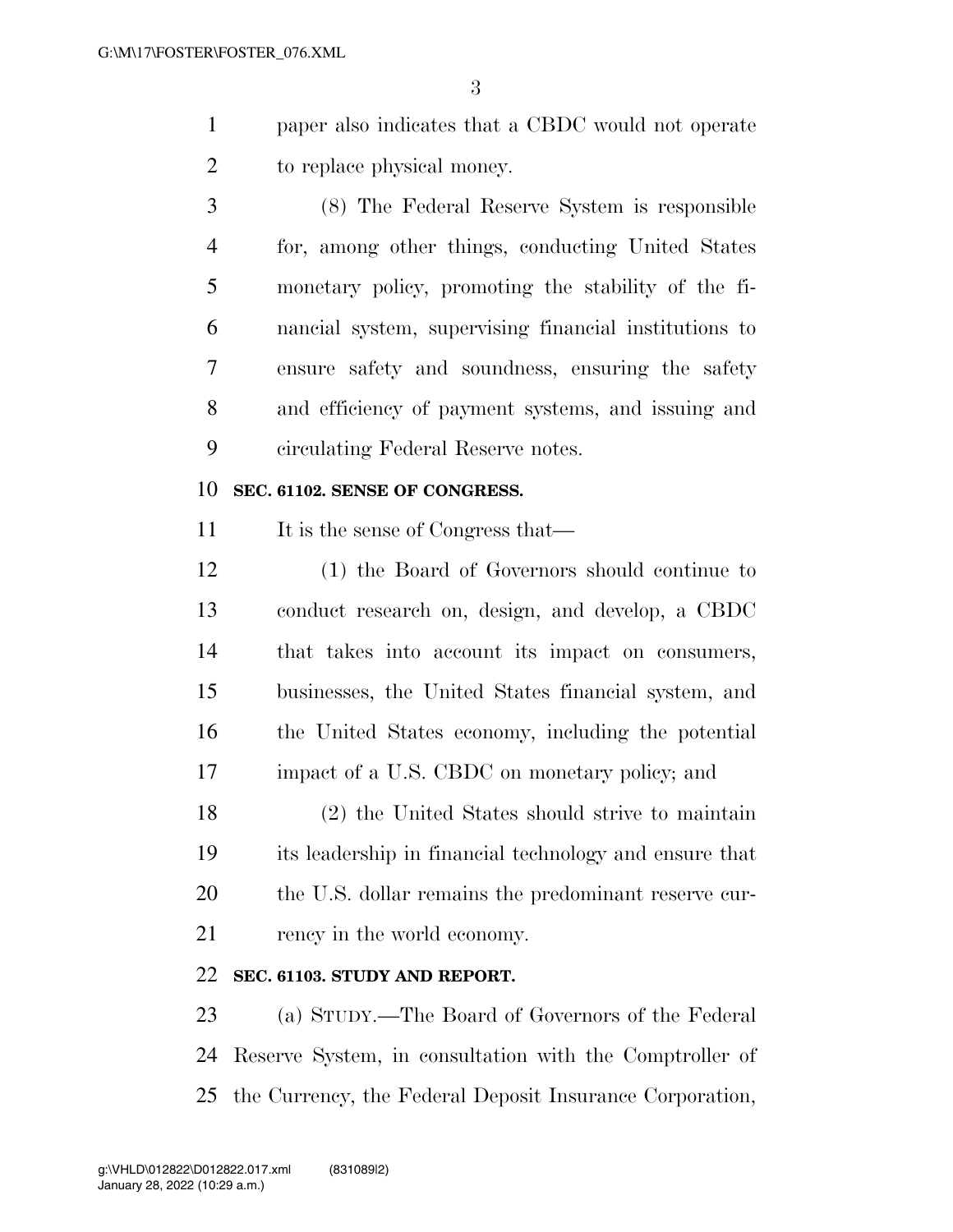the Department of the Treasury, the Securities and Ex- change Commission, the Commodity Futures Trading Commission, diverse financial experts and asset managers, community development financial institutions, minority depository institutions, consumer rights groups, and civil rights groups, shall conduct a study on the impact of the introduction of a United States' CBDC on—

 (1) consumers and small businesses, including with respect to financial inclusion, accessibility, safe- ty, privacy, convenience, speed, and price consider-ations;

 (2) the conduct of monetary policy and inter-action with existing monetary policy tools;

 (3) the effectiveness of United States economic sanctions programs and the status of the United States dollar as a reserve currency;

 (4) the United States financial system and banking sector, including liquidity, lending, and fi-nancial stability mechanisms;

 (5) the United States payments and cross-bor- der payments ecosystems, including the FedNow Service;

 (6) the application, enforcement, and compli-ance with AML/CFT and other financial crime-re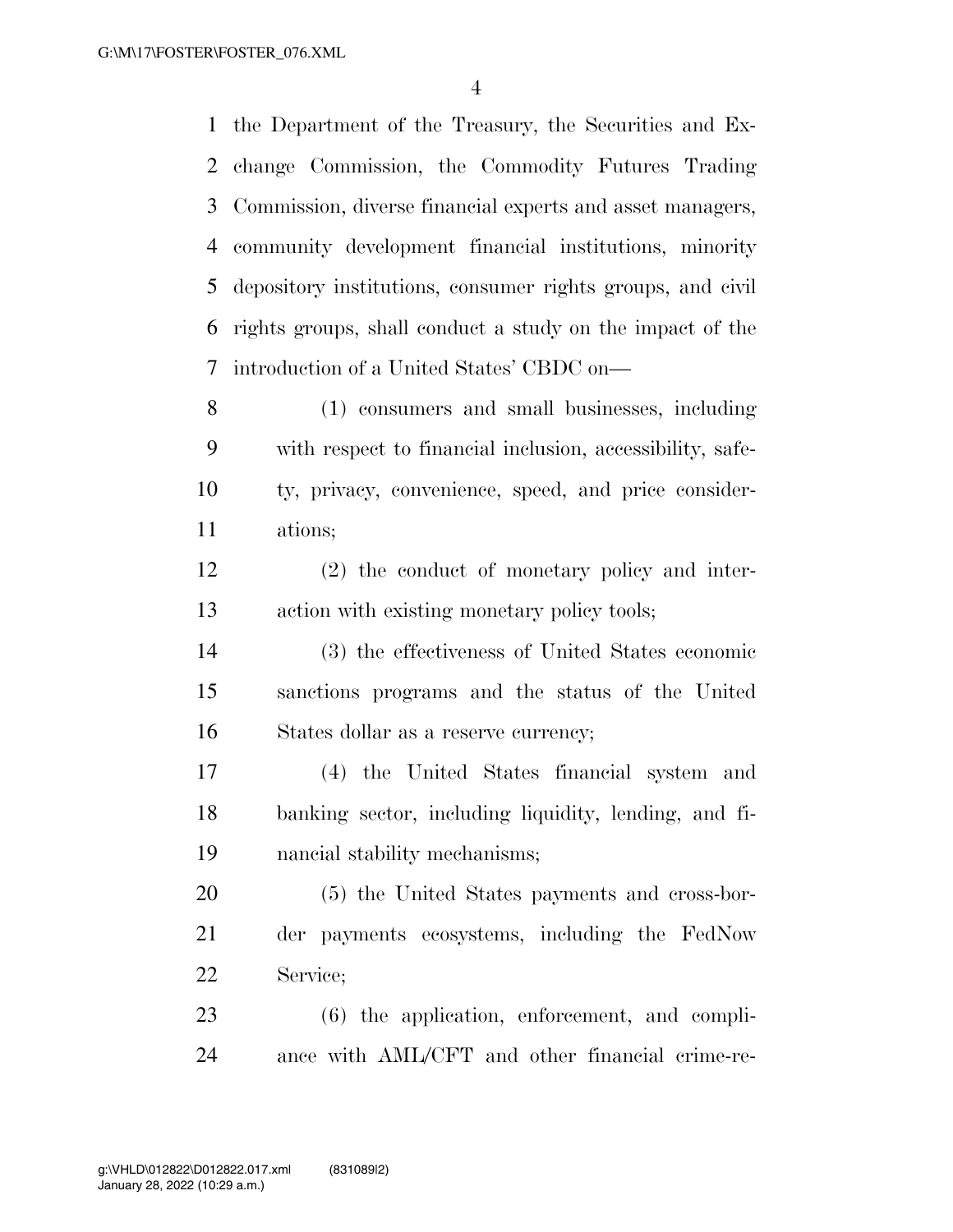$\overline{a}$ 

|                | G                                                       |
|----------------|---------------------------------------------------------|
| $\mathbf{1}$   | lated laws, regulations, and electronic record keeping  |
| $\overline{2}$ | requirements;                                           |
| 3              | (7) data privacy and security issues related to         |
| $\overline{4}$ | CBDC, including transaction record anonymity and        |
| 5              | digital identity authentication;                        |
| 6              | (8) the international technical infrastructure          |
| 7              | and implementation of such a system, including with     |
| 8              | respect to interoperability, cybersecurity, resilience, |
| 9              | offline transaction capability, and programmability;    |
| 10             | (9) the ability for particular design elements to       |
| 11             | expand access to financial products and services for    |
| 12             | low-income communities and communities of color;        |
| 13             | (10) the likely participants in a CBDC system,          |
| 14             | their functions, and the benefits and risks of having   |
| 15             | third parties perform value-added functions, such as    |
| 16             | fraud insurance<br>and blocking suspicious trans-       |
| 17             | actions;                                                |
| 18             | $(11)$ the operational functioning of a CBDC            |
| 19             | system, including-                                      |

 (A) how transactions would be initiated, validated, and processed;

22 (B) how users would interact with the sys-tem; and

 (C) the role of the private sector and pub-lic-private partnerships; and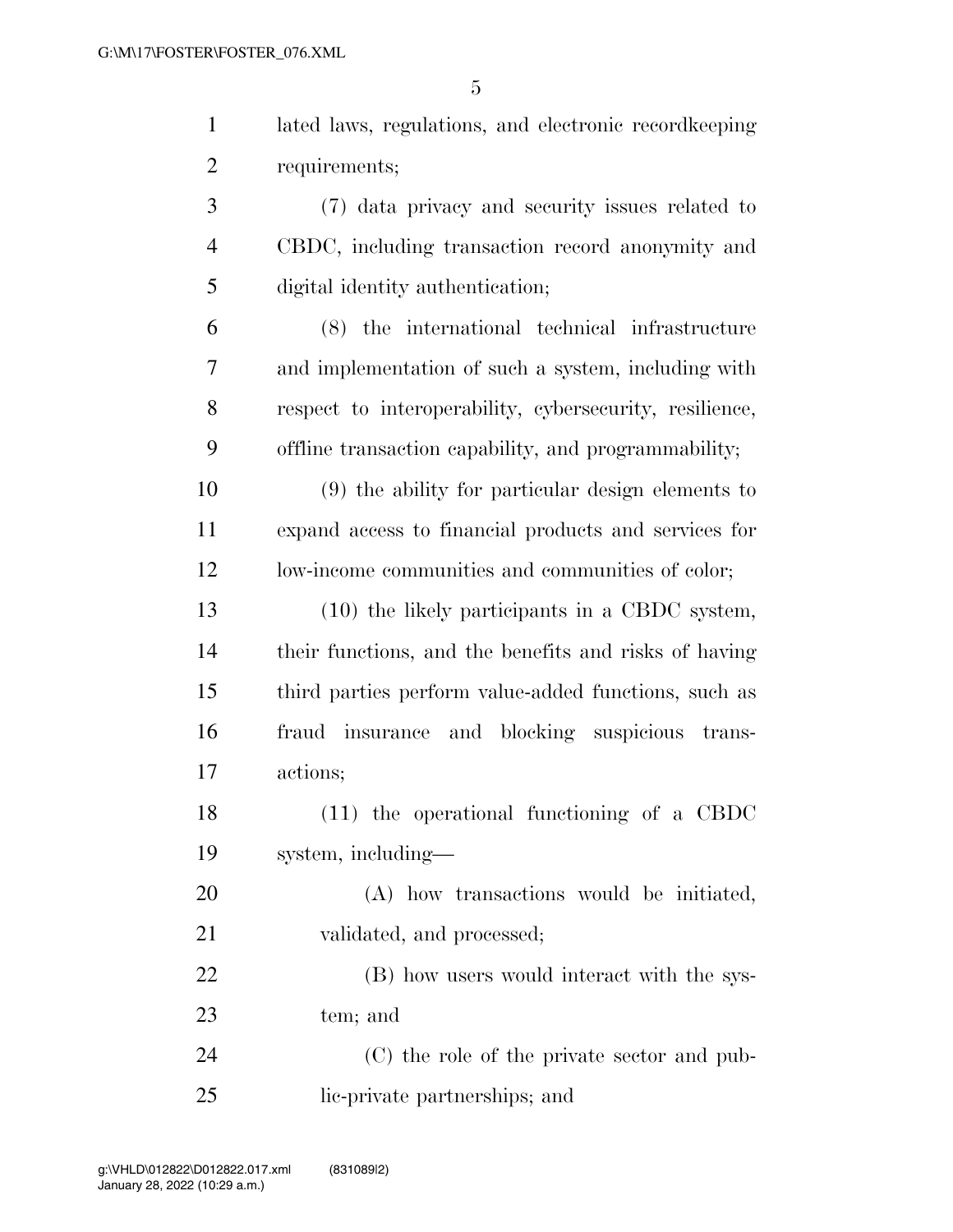(12) the environmental impact potential of a U.S. CBDC, particularly as it may relate to energy usage.

 (b) REPORT.—Not later than six months after the date of the enactment of this Act, the Board of Governors shall submit to the Committee on Financial Services of the House of Representatives and the Committee on Banking, Housing, and Urban Affairs of the Senate a re-port that provides the following:

 (1) The results of the study conducted under subsection (a).

 (2) Based on such study, one or more rec- ommended feasible models for the development of a CBDC that includes a description of the salient de- sign, policy, and technical considerations therein, in- cluding a model which takes into account the fol-lowing:

 (A) Financial access and inclusion for unbanked and underbanked consumers, with the ability to make real-time digital payments and transactions through digital wallets.

 (B) Strong cybersecurity controls capable of mitigating cyber-related risks including ransomware, malware, and fraud and theft.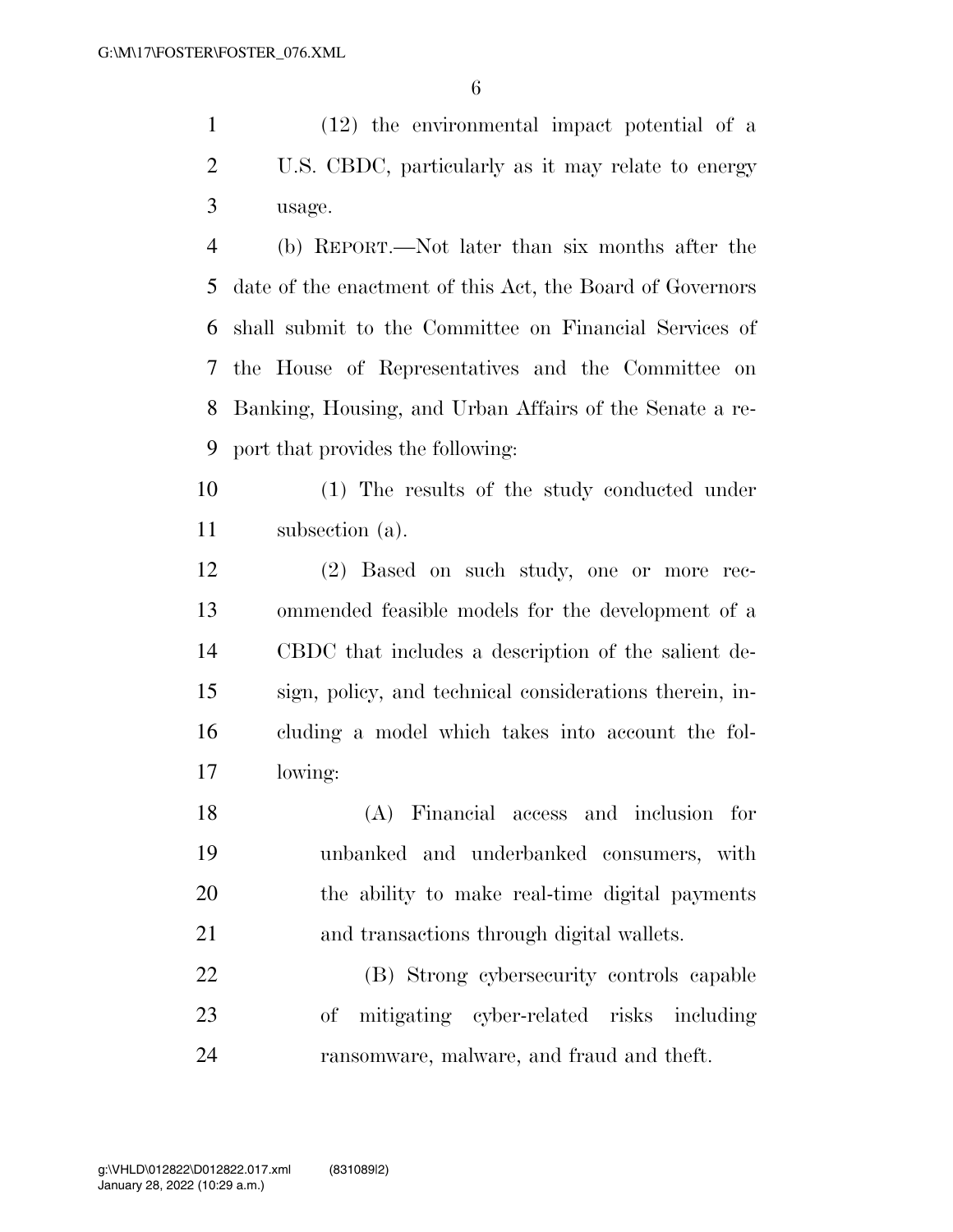| $\mathbf{1}$   | (C) A strong digital identity verification         |
|----------------|----------------------------------------------------|
| $\overline{2}$ | system to prevent identity fraud and allow for     |
| 3              | compliance with applicable requirements relat-     |
| $\overline{4}$ | ing to anti-money laundering, illicit financing,   |
| 5              | and security and authentication standards.         |
| 6              | (D) Mechanisms to account for instances            |
| 7              | of mistake, unauthorized transfers, or fraud       |
| 8              | which may require transaction modification or      |
| 9              | reversibility.                                     |
| 10             | (E) The capacity for third-party features          |
| 11             | such as custody and recoverability, account and    |
| 12             | transaction monitoring, and other services.        |
| 13             | (F) Third-party transaction anonymity              |
| 14             | which protects user privacy and only allows for    |
| 15             | traceability when otherwise required by law, in-   |
| 16             | cluding through a court order.                     |
| 17             | (G) Interoperability with other U.S. and           |
| 18             | international payments systems.                    |
| 19             | (H) Feedback received during the public            |
| 20             | comment period following the Federal Reserve's     |
| 21             | CBDC discussion paper released January 2022.       |
| 22             | (3) A timeline for CBDC development and de-        |
| 23             | ployment of the recommended models in paragraph    |
| 24             | $(2)$ , that includes relevant interim milestones. |